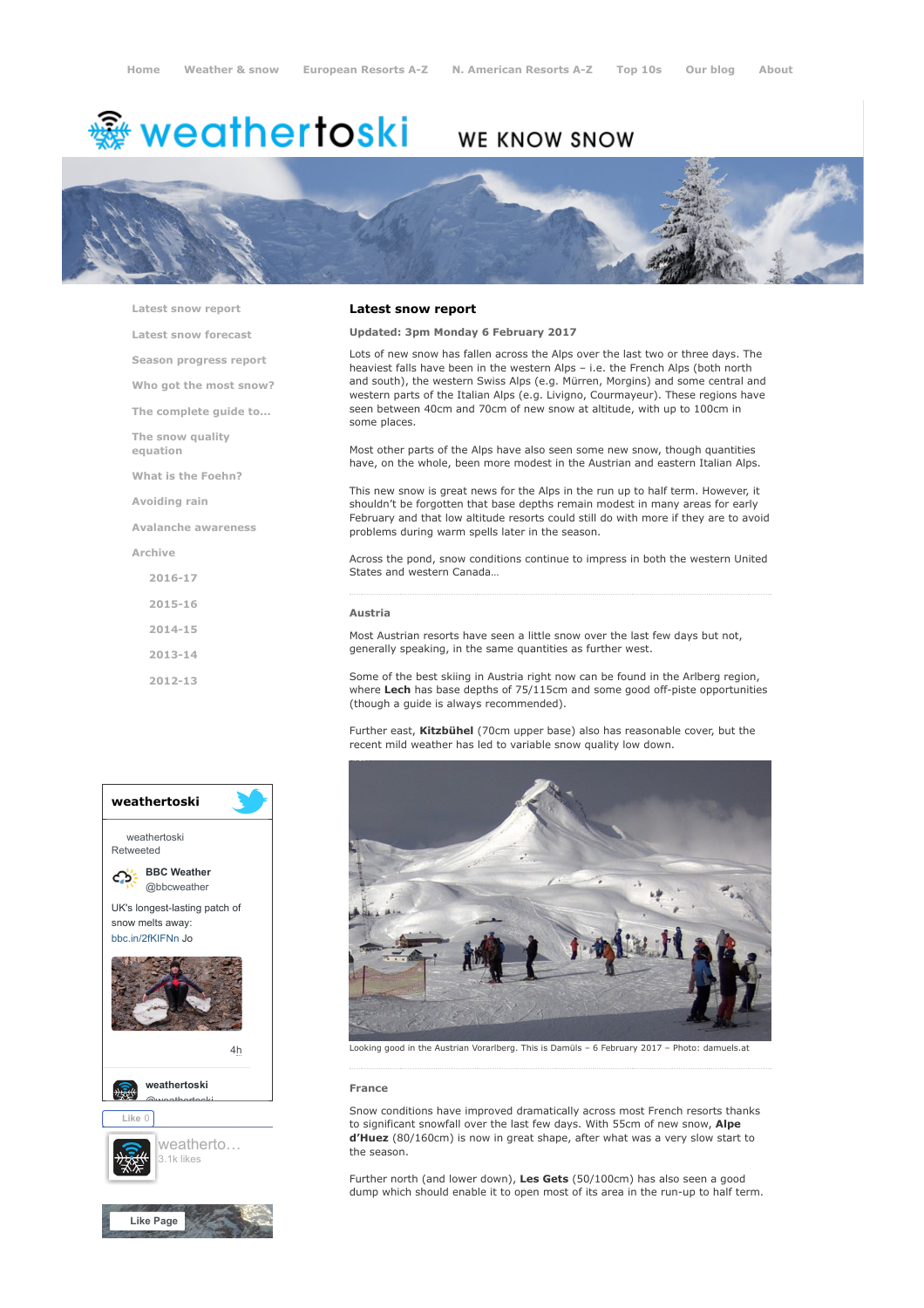Follow me on: **Lwitter** 

Tweet this page





# Contact us...

Got a burning question about weather or snow conditions in the Alps? [Contact us](https://www.weathertoski.co.uk/about-1/contact-us/) and we'll do our best to answer it...

## E: [info@weathertoski.co.uk](mailto:fraser@weathertoski.co.uk)

T: +44 (0)20 3151 3154



Plenty of fresh snow in La Plagne – 6 February 2017 – Photo: winter.champagny.com

#### Italy

Most Italian resorts have seen snow over the last few days, though quantities have been a bit hit and miss. Two resorts that have lots of fresh snow and are skiing particularly well at the moment are **Bardonecchia** (60/180cm) and Livigno (55/120cm).

Conditions in the Dolomites are also improved, with 15cm of new snow in Selva (20/40cm).



Lots of new snow in Livigno – 6 February 2017 – Photo: valtline.it

## Switzerland

Many Swiss resorts have seen significant snow in the last few days, especially in the west where Mürren now has base depths of 65/155cm and Verbier has 35/190cm.

Further east, snowfall from this latest storm was generally more modest, but resorts such as Davos (55/130cm) are also in good condition.



A wintry scene in Morgins – 6 February 2017 – Photo: telemorgins.ch

Rest of Europe